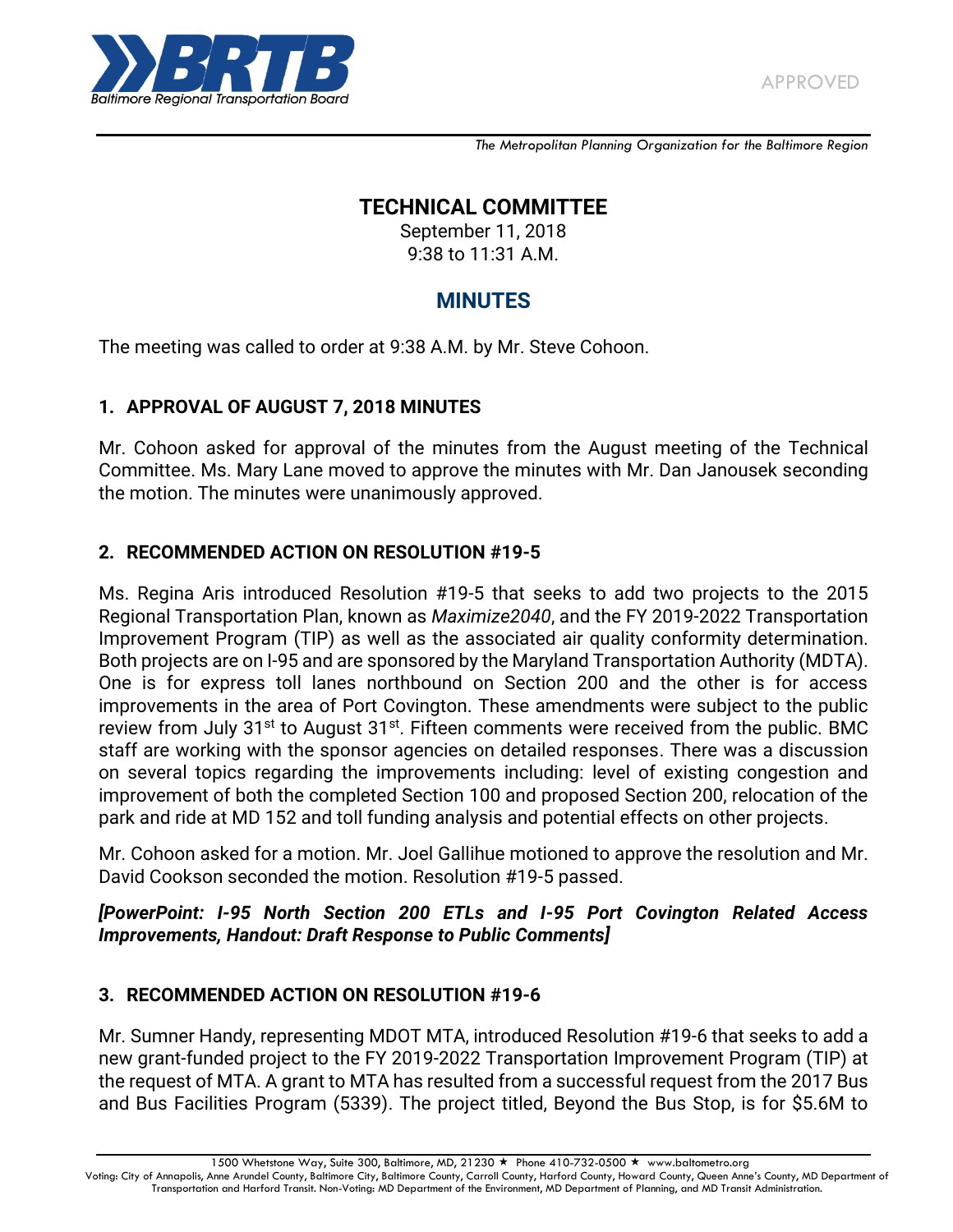Technical Committee September 11, 2018 Page 2 of 5

improve amenities for both riders and operators at bus stops around the network. The original request was for \$12M yet there are critical amenities that will be implemented. The program will improve customer experience by adding real-time information signage and shelter improvements to bus stops, including some multi-modal transfers. The program also includes constructing comfort stations at Cedonia Loop and Patapsco Light Rail Station for use by MTA operators. Blue Light phones will also be added at these locations. Mr. Cohoon asked for a motion and Mr. Dan Janousek motioned and Mr. Graham Young seconded the motion. Resolution #19-6 passed.

#### *[PowerPoint: Beyond the Bus Stop]*

## **4. RECOMMENDED ACTION ON RESOLUTION #19-7**

Mr. Don Halligan provided an overview of Resolution #19-7 pertaining to the financial forecast for *Maximize2045*, the next regional long-range transportation plan expected to be adopted by the board in July 2019. Mr. Halligan reviewed the forecasting methodology, presented by MDOT at a previous Technical Committee meeting.

A discussion about the status of candidate project submittals for *Maximize2045* followed, including the fact that many of these submittals are missing cost estimates. Mr. Terry Freeland noted that technical scoring of the candidate projects can proceed without cost estimates. However, BMC staff will need these estimates by the end of October so that (1) staff can apply an inflation factor to estimate year of expenditure costs and (2) the committee has information on which projects in a proposed preferred alternative could be covered by future revenues expected to be available. This information is necessary to enable the evaluation of the proposed preferred alternative to go forward.

Mr. Cohoon asked for a motion to approve. Mr. Young moved to recommend approval of the resolution, and Ms. Martha Arzu-McIntosh seconded the motion. The motion passed.

#### **5. RECOMMENDED ACTION ON RESOLUTION #19-8**

Mr. Todd Lang introduced Resolution #19-8 which will introduce a practice of formally identifying any carry-over activities that will need to be included in the new UPWP. This is done to enhance all parties' understanding of funds needed in the coming year. Mr. Lang directed everyone's attention to the attachment that identifies the specific activity and amount to be carried-over.

Ms. Arzu-McIntosh requested that unspent funds from FY 2014 from an Anne Arundel County project be repurposed into two projects to be undertaken in FY 2019. The two projects include looking into the possibility of an additional interchange along the southern end of I-97 and to study TOD opportunities in Odenton. Members asked for the process to consider such an approval. Mr. Lang indicated that if a situation in any given year arises, the member would bring it to the attention of the Executive Committee. However, since Anne Arundel County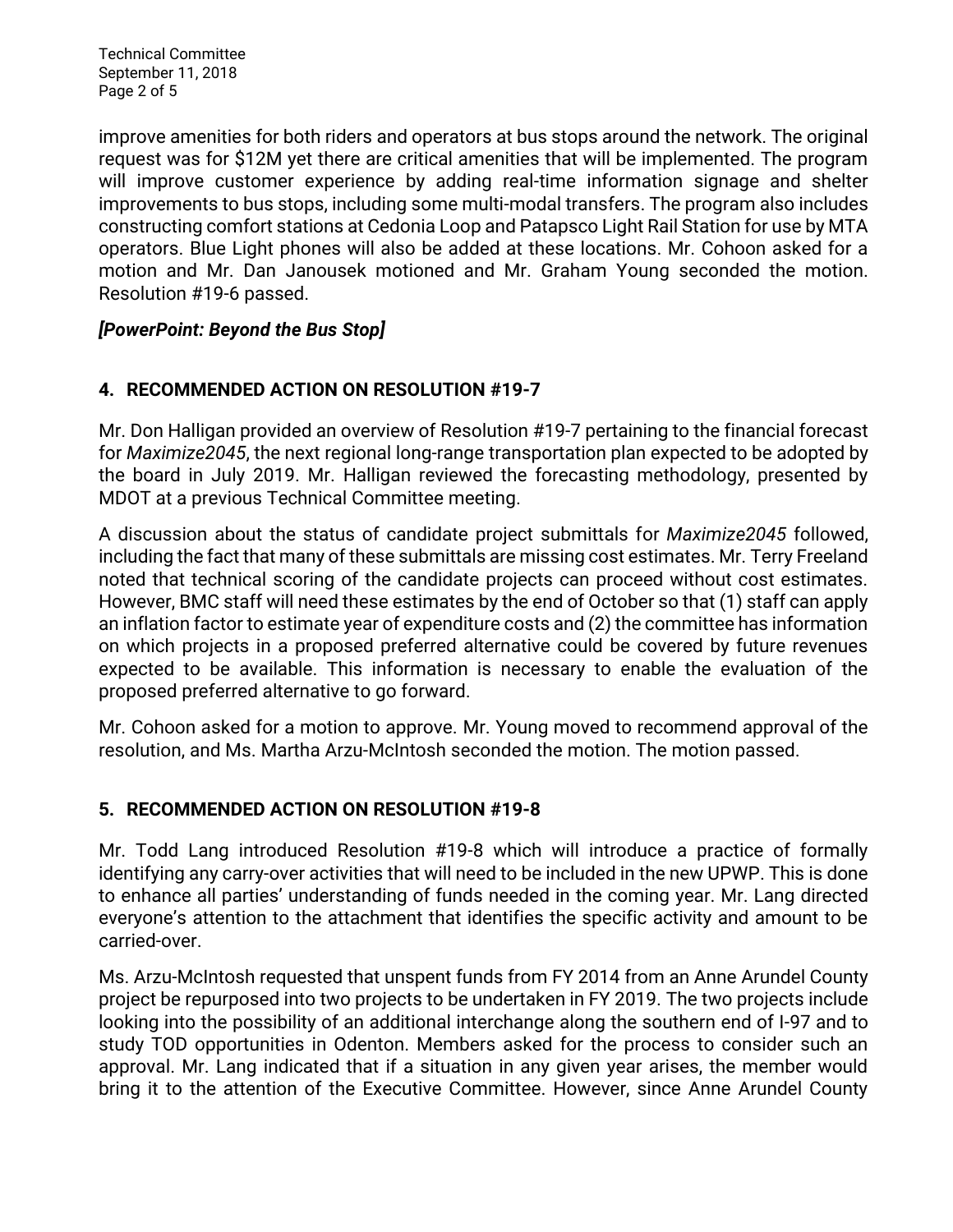Technical Committee September 11, 2018 Page 3 of 5

believed they were entitled to the funds despite the time lapse, it was determined that the request should go through the committee process.

Mr. Cohoon asked for a motion on Resolution #19-8 and Ms. Lane motioned with Mr. Janousek seconding the motion. Mr. Cohoon asked for discussion and Ms. Arzu-McIntosh requested an amendment to the motion. The new motion includes the addition of \$167,000 and Mr. Gallihue seconded the amended motion. Amended Resolution #19-8 passed.

#### *[Handout: Repurpose Letter for Anne Arundel County Projects]*

## **6. RECOMMENDED ACTION ON RESOLUTION #19-9**

Ms. Sara Tomlinson presented on the BRTB CMAQ Performance Plan. This plan is scheduled for approval by the BRTB at their September meeting. The BRTB is federally required to develop a CMAQ Performance Plan, to be submitted as an attachment to the State DOT baseline performance report. The MPO CMAQ Performance Plan describes the baseline condition and MPO targets for three CMAQ-related performance measures: 1) Peak hour excessive delay, 2) Percent non-SOV travel, and 3) On-road mobile source emission reductions from CMAQfunded projects.

In addition to describing the baseline information and targets, there is a table in the back of the document with a list of planned projects that are expected to result in emission reductions that will help the MPO to reach to 2-year and 4-year emission reduction targets.

Mr. Cohoon asked for a motion on Resolution #19-9 and Ms. Lane motioned with Mr. Janousek seconding the motion. The recommendation passed unanimously.

## **7. PRESENTATION: PAVEMENT AND BRIDGE CONDITIONS**

Ms. Meredith Hill, MDOT SHA, provided an overview of the state's performance targets for NHS bridges and pavement. The state received data from local bridge owners so the targets take into account projects that are already planned/programmed by locals as well as the state. The state bridge targets are well below the federal threshold of having less than 10% of bridges in poor condition.

The state collects all data for NHS pavement, regardless of owner. The federal threshold for poor condition is 5% on interstates. The state pavement conditions are not projected to get close to this level.

Earlier this month, the state Transportation Asset Management Plan was certified by FHWA. The TAMP includes 10-year projections for bridge and pavement conditions. Ms. Hill noted that the state will not actually reach the 10-year projections because the targets are updated every four years. The 10-year targets are based on conservative, fiscally constrained projections. The regional bridge and pavement targets must be set by November 16, 2018, and the targets must be included in regional planning documents approved after May 20, 2018. A final TAMP is due in June 2019 and will include a financial plan.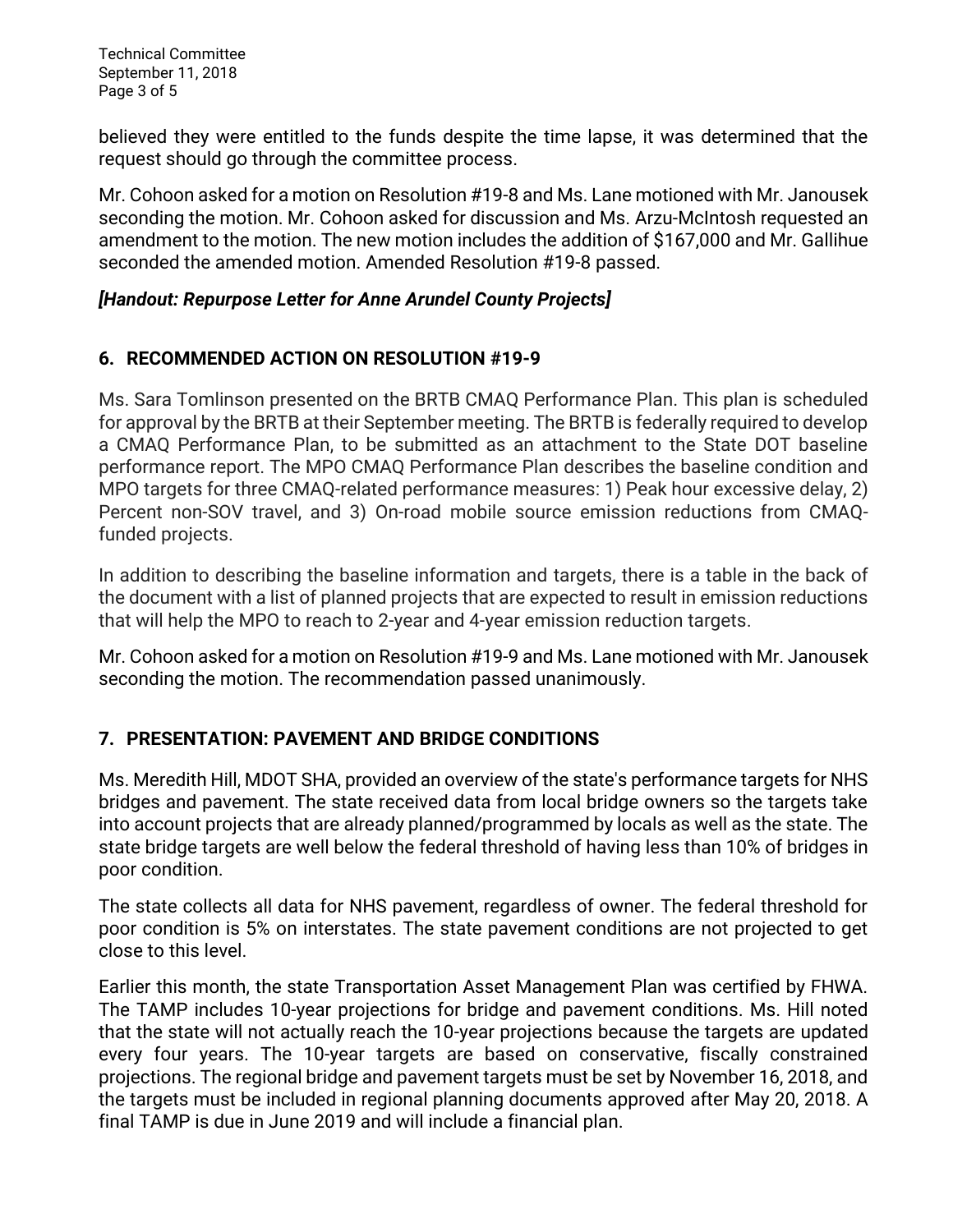Technical Committee September 11, 2018 Page 4 of 5

Ms. Eileen Singleton then presented proposed regional targets for pavement and bridge performance. Several meetings with local and state representatives were held to develop the targets.

Based on projected performance of regional NHS pavement, the region will not meet state targets for good performance of non-interstate NHS in 2018 or 2020. After some analysis of the data, it was suggested that the regional target for good conditions of non-interstate pavement be set at 30.0%.

Projected performance for regional NHS bridges indicates that the region will not meet the condition for good performance in 2019 or 2021 and for poor performance for 2019. After some analysis of the data, it was suggested that the regional target for good conditions for 2019 and 2021 be set to 20.0% and the poor target for 2019 be 3.0% and for 2020 be 5.0%.

Although some of the targets are not the same for the state and the region, Ms. Hill noted that the MPO actions will continue to support the efforts of the state.

In response to a question about whether other regions in Maryland are setting their own targets, Ms. Hill noted that TPB is expected to set its own targets and other MPOs in the state are expected to adopt the state targets.

In response to a question about the cost of improvements for Baltimore City bridges, Ms. Singleton said the costs may be programmed but her analysis did not consider cost, just condition.

It was noted that due to the amount of pavement and bridges owned by SHA and MDTA, their system preservation decisions have major impacts on the condition of the overall system.

Mr. Victor Henry will be getting GIS data on bridge and pavement performance from the state and will prepare maps for each jurisdiction showing condition of NHS bridges and pavement.

## *[PowerPoints: Transportation Performance Management (TPM) on Bridge and Pavement (SHA), Proposed Regional Targets for Pavement and Bridge Performance (BMC), Handout: TPM Established Targets for Maryland]*

# **8. OTHER BUSINESS**

- Mr. Freeland distributed information on the last set of transportation performance measures which are related to transit safety.
- Ms. Aris announced that MTA will initiate the application process for the 5310 program on  $\bullet$ September 27 with a due date of November 28. This will be requests for funding for FY 2019 and 2020. The TC will likely review recommendations at their January 2019 meeting.
- Mr. Halligan announced the last trail ride of 2018 will take place on Thursday, September 20, 4:30-6:30 p.m. along the Ma & Pa Heritage Trail's Bel Air section.
- On October 9 the next What's on Tap event will be at Diamondback Brewery to showcase a new transit app. The talk will feature Mr. Michael Helta.